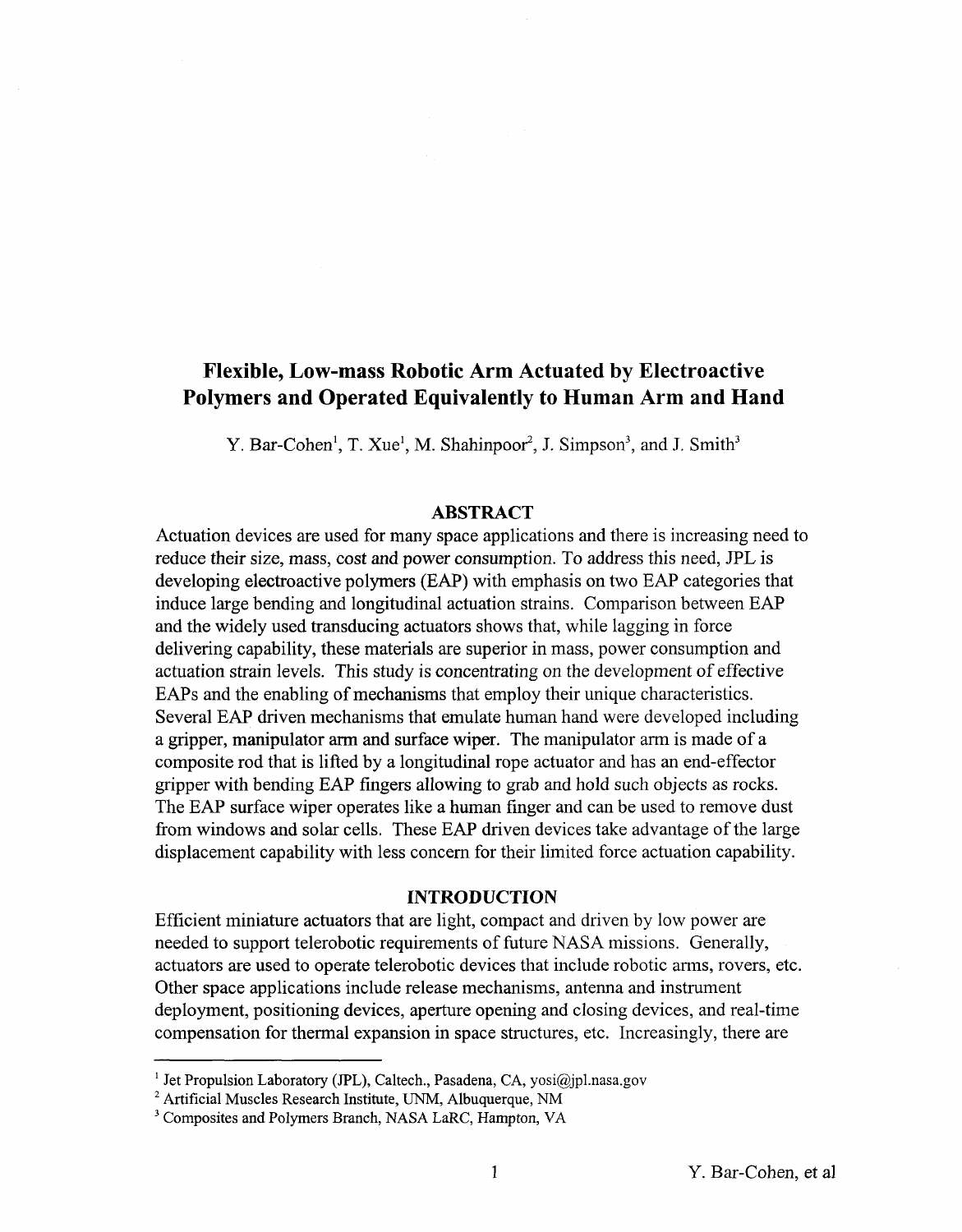requirements to reduce the size, mass, and power consumption of actuation devices, and lower their cost. Electroceramics (piezoelectric and electrostrictive) offer effective, compact, actuation materials and they can be incorporated into ultrasonic motors, inchworms, translators and manipulators. In contrast to electroceramics, electroactive polymers (EAP) are emerging as new actuation materials [l] with displacement capabilities that cannot be matched by the striction-limited and rigid ceramics. Table 1 shows a comparison between the capability of EAP materials, electroactive ceramics (EAC) and shape memory alloys (SMA). As shown in Table 1, EAPs are lighter and their striction capability can be as high as two orders of magnitude more than EACs. Further, their response speed is significantly higher than SMAs. The authors' current study is directed towards taking advantage of these polymers' resilience and the ability to engineer their properties. The mass producibility of polymers and the fact that EAP do not require poling (in contrast to piezoelectric materials) help to produce them at low cost. EAPs can be easily formed in any various shapes and can be used to build micro-electro-mechanical systems (MEMS). They can be designed to emulate the operation of biological muscles [2-41 with unique characteristics of high toughness, large actuation strain constant and inherent vibration damping.

| Property                | Electroactive<br>polymers (EAP) | Shape memory alloys<br>(SMA) | Electroactive<br>Ceramics<br>(EAC) |
|-------------------------|---------------------------------|------------------------------|------------------------------------|
| <b>Actuation strain</b> | $>10\%$                         | $<8\%$ short fatigue life    | $0.1 - 0.3 \%$                     |
| Force (MPa)             | $0.1 - 3$                       | about 700                    | $30 - 40$                          |
| Reaction speed          | usec to sec                     | sec to min                   | used to see                        |
| Density                 | $1 - 2.5$ g/cc                  | 5 - 6 g/cc                   | $6-8$ g/cc                         |
| Drive voltage           | 2-7V/10-100V/µm                 | <b>NA</b>                    | $50 - 800$ V                       |
| <b>Consumed Power</b>   | m-watts                         | Watts                        | watts                              |
| Fracture toughness      | resilient, elastic              | Elastic                      | fragile                            |

TABLE 1: Comparison of the properties of EAP, SMA and EAC

The development of muscle actuators is involved with an interdisciplinary effort using expertise in materials science, chemistry, electronics, and robotics. At the initial phase of the authors' study efforts were made to identify electroactive polymers that offer large actuation strains. Two categories of EAPs were identified including (a) bending actuators - Perfluorinated Ion-exchange membrane platinum (IEMP) composites, and (b) longitudinal actuators - employing electrostatically activated EAPs. These two EAP actuators offer the capability to bend or stretch/extend, which essentially emulate the operation of biological muscles and limbs.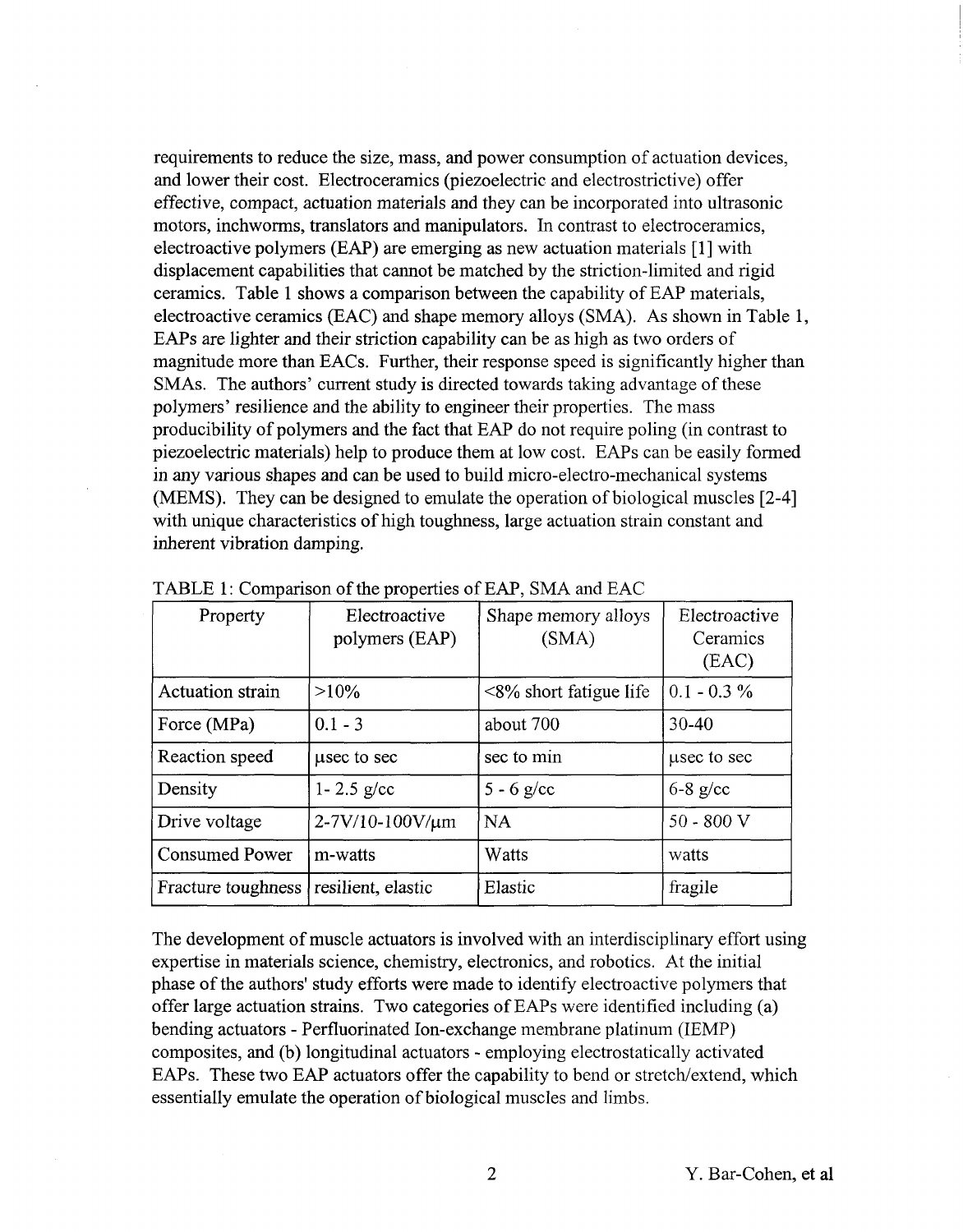## **IONOMERS AS BENDING EAP ACTUATORS**

The bending EAP actuator is composed of a perfluorinated ion exchange membrane, with chemically deposited platinum electrodes on its both sides. The formed muscle actuator is 0.18-mm in thickness and formed in  $1x0.125$ -inch strips weighing 0.1-g. To maintain the actuation capability of IEMP, it needs to be kept moist continuously. Efforts are currently being made to overcome this limitation and success was observed when using thick platinum electrodes where the voltage is limited to  $\leq$ -V rather than the levels of 3-5 volts. Using such electrodes an IEMP film was demonstrated to actuate continuously for more than one million cycles. Another alternative that is considered is the use of encapsulation methods to form quasi-skin to protect the ionic constituents of IEMP composite films.

The structure and properties of the IEMP have been the subject of numerous investigations (see for example [5]). One of the interesting properties of this material is its ability to absorb large amounts of polar solvents, i.e. water. In order to chemically electrode IEMPs, platinum (Pt) metal ions are dispersed throughout the hydrophilic regions of the polymer, and are subsequently reduced to the corresponding zero valent metal atoms. This results in the formation of a dendritic type electrode. When equilibrated with aqueous solutions these membranes are swollen and they contain a certain amount of water. Swelling equilibrium results from the balance between the elastic forces of the polymeric matrix and the water affinity to the fixed ion-exchanging sites and the moving counter ions. The water content depends on the hydrophilic properties of the ionic species inside the membrane and also on the electrolyte concentration of the external solution. To enhance the force actuation capability of IEMPs, techniques of producing thicker films as well as modification of the ionomer processing were investigated. Success was observed in processing the material to induce more than two times the strain with a higher response consistency. To better understand the actuation mechanism in ionomers the phenomena is studied and modeled. Also, alternative ionomer actuators are being searched.



Figure 1: A view of a surface wiper with a simulated window, where an ionomer is bending back and forth next to a glass plate (the slanted double image is a shadow).

When an external voltage is applied on an IEMP composite film, it bends towards the anode at a level that increases with the voltage (reaching saturation at about 6 or 7-V). Under **AC** voltage, the film undergoes swinging movement and the displacement level depends not only on the voltage magnitude but also on the frequency. Lower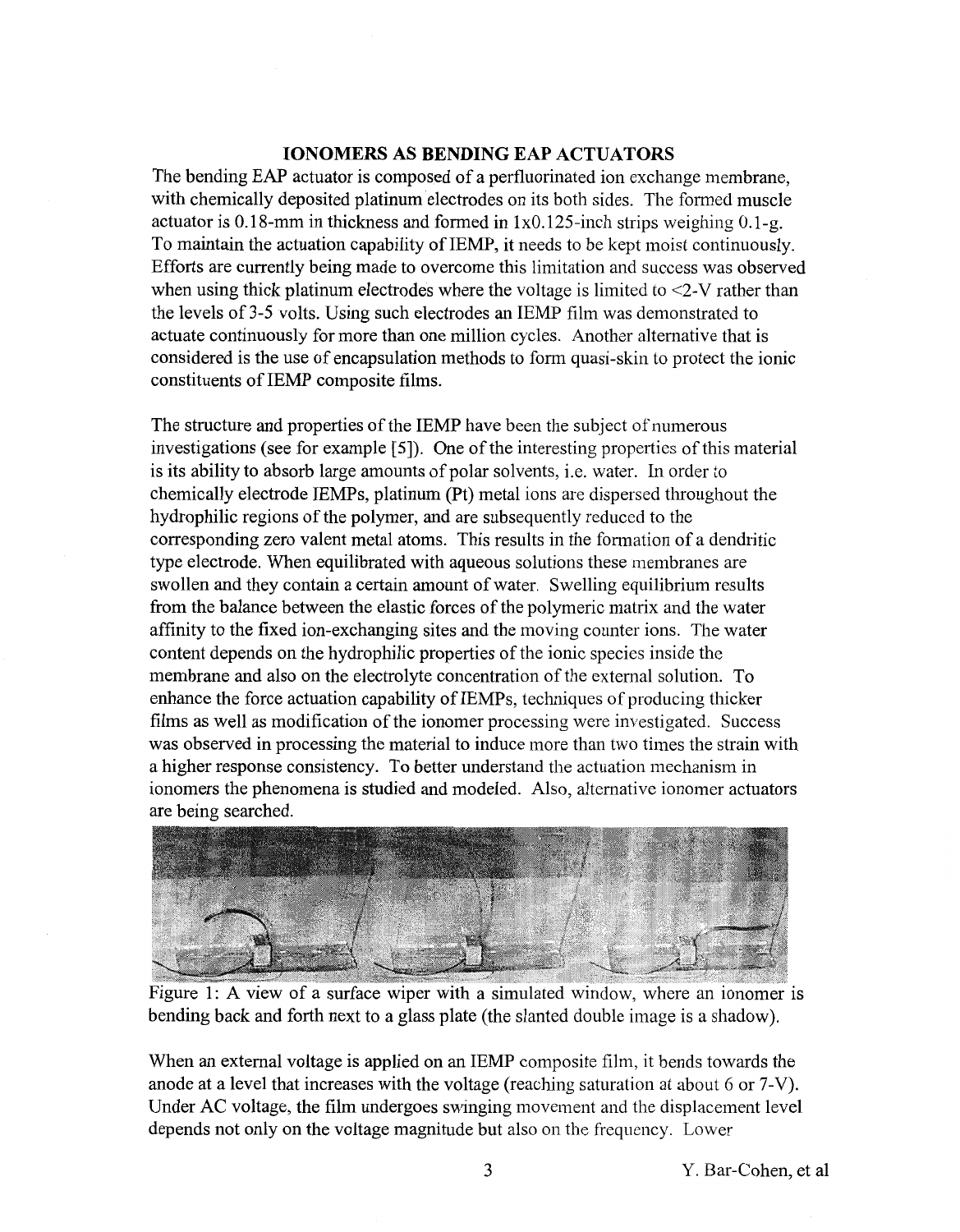frequencies (down to 0.1 or 0.01 Hz) lead to higher displacement (approaching 1 inch). The movement of the muscle is fully controllable by the applied electrical source but it is strongly affected by the water content that serves as an ion transport medium. The operation of the ionomer as a bending actuator is demonstrated in a configuration of a window surface wiper in Figure 1. As can be seen in this Figure, an ionomer film is attached to the surface of a glass plate and it is actuated left or right as desired by changing the polarity of the drive voltage. This ionomer film was driven by 2.5V and 20-mW.

#### **LONGITUDINAL ELECTROSTATIC POLYMER ACTUATORS**

Polymers with low elastic stifhess and high dielectric constant can be used to induce large actuation strain by subjecting the material to an electrostatic field. These characteristics of polymers allow producing longitudinal actuators that operate similar to biological muscles. The governing principle is the response of the material to Coulomb forces between charged particles. Traditional electrostatic actuators are fabricated as a capacitor with parallel electrodes with a thin air gap between them. One of the major disadvantages of this type of actuators is their relatively low breakdown voltage. The authors adopted the approach that was reported in reference [4], where a longitudinal electrostatic actuator was made of dielectric elastomer film coated with carbon electrodes. The force (stress) that is exerted normally on such a film with compliant electrodes is as follows:

$$
P = \varepsilon \varepsilon_0 E^2 = \varepsilon \varepsilon_0 (V/t)^2
$$

Where: *P* is the normal stress,  $\varepsilon_0$  is the permittivity of vacuum and  $\varepsilon$  is the relative permittivity (dielectric constant) of the material, *E* is the electric field across the thickness of the film,  $V$  is the voltage applied across the film and  $t$  is the thickness of the film.

Examining the equation above, it is easy to notice that the force magnitude is twice as large as that for the case of rigid parallel electrodes. To obtain the thickness strain the force needs to be divided by the elastic modulus of the film. Use of polymers with high dielectric constants and application of high electric fields allow inducing large forces and strains. To obtain the required electric field levels there is a need for either to use high voltage and/or employ thin films. For elastomers with low elastic modulus, it is reasonable to assume a Poisson's ratio of *0.5.* This means that the volume of the polymer is kept constant while the film is deformed under the applied field. As a result, the film is squeezed in the thickness direction causing expansion in the transverse plane. For a pair of electrodes with circular shape, the diameter and thickness changes can be determined using the following relation, where the second order components are neglected.

#### $\Delta D / D_0 = (1/2) \Delta t / t_0$

Where:  $D_0$  is the original diameter of the electrodes and  $\Delta D$  is the resultant diameter change,  $t_0$  is the original thickness and the  $\Delta t$  is its change under electric activation.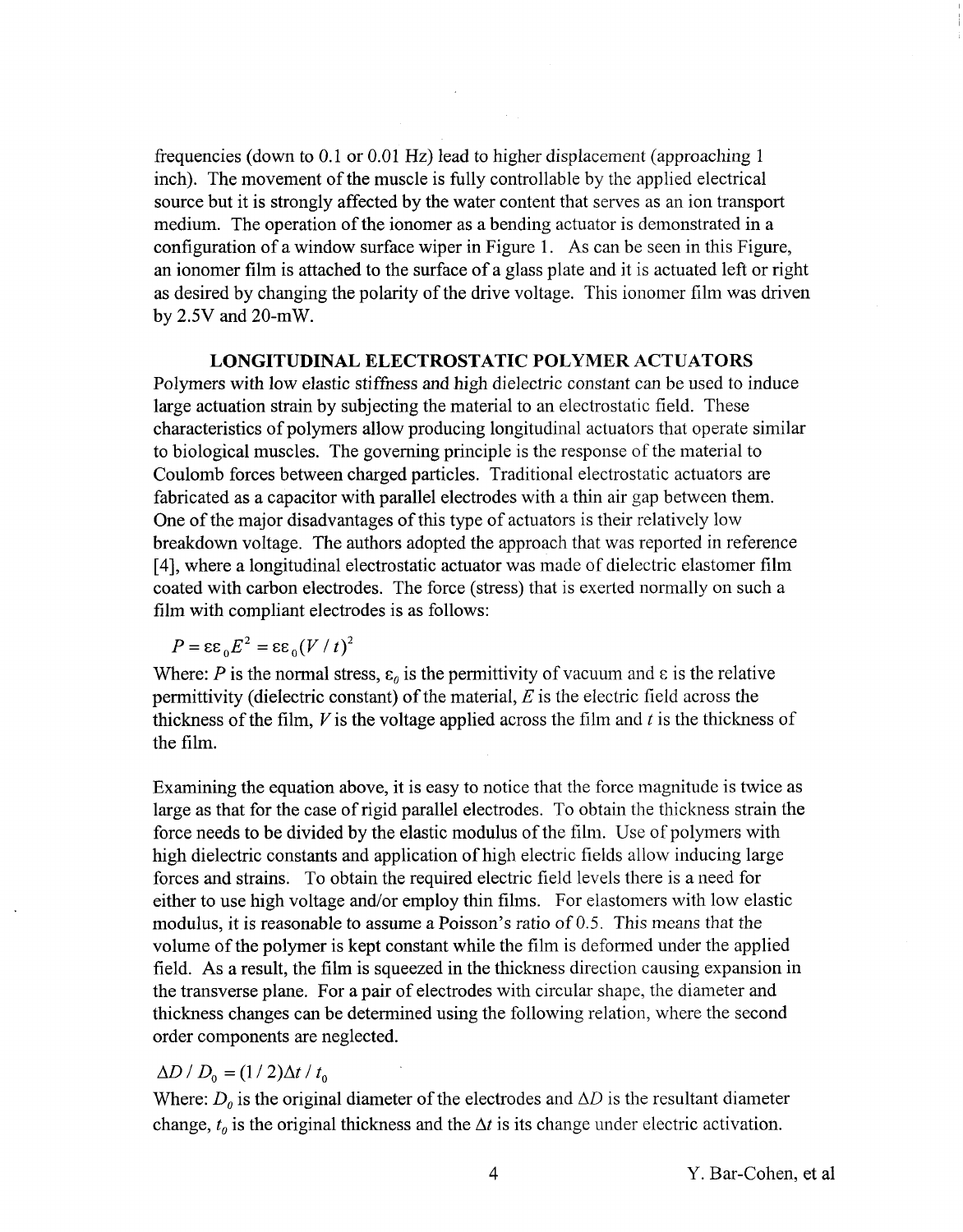To produce a longitudinal actuator with large actuation force, a stack of two silicone layers (Dow Coming Sylgard 186) was used with carbon electrodes on both sides of one of the layers. The two layers were rolled to form a rope as the one shown photographically next to a scale in Figure 2. The displacement in the rope cross section is a rotational one around the rope axis and it is constrained by interlaminar stresses. Therefore, the total actuation extension of the rope is proportional to its length and the resultant actuation force is proportional to the cross-section area normal to the axis. To develop an EAP muscle using such a rope, the length and diameter are used as design parameters, enabling the adaptation of the rope actuator to specific applications.

## **ROBOTIC APPLICATIONS USING EAP ACTUATOR**

The availability of EAP actuators that can bend or extend/contract allows producing unique robotic devices that emulate human hands. The authors investigated several potential applications including gripper, robotic arm and surface wiper. As shown earlier, IEMP composite films are demonstrating a remarkable bending strain under a relatively low voltage drive, using a very low power. However, these ionomers are demonstrating a relatively low force actuation capability. Since IEMPs are made of a relatively strong material with a large strain capability, they were employed similar to the function of human fingers. In Figure 3, a gripper is shown using IEMP fingers in the form of an end-effector of miniature low mass robotic arms. The fingers move back and forth to allow opening similar to human hand, embracing the desired object and gripping on it. The hooks at the end of the fingers are function similar to fingernails to secure the gripped object.



a rock mounted on its bottom. lifting 10.3-g rock.

Figure 2: Electrostatic rope with Figure 3: **A** 4-finger IEMP end-effector gripper

So far, multi-finger grippers that consist of 2- and 4-fingers were produced, where the 4-finger gripper lifted a mass of 10.3-g. This gripper prototype was mounted on a 5 mm diameter graphite/epoxy rod to form lightweight arm. The gripper was driven by **2** to 5-V square wave signal at a frequency of 0.1-Hz to allow sufficient time to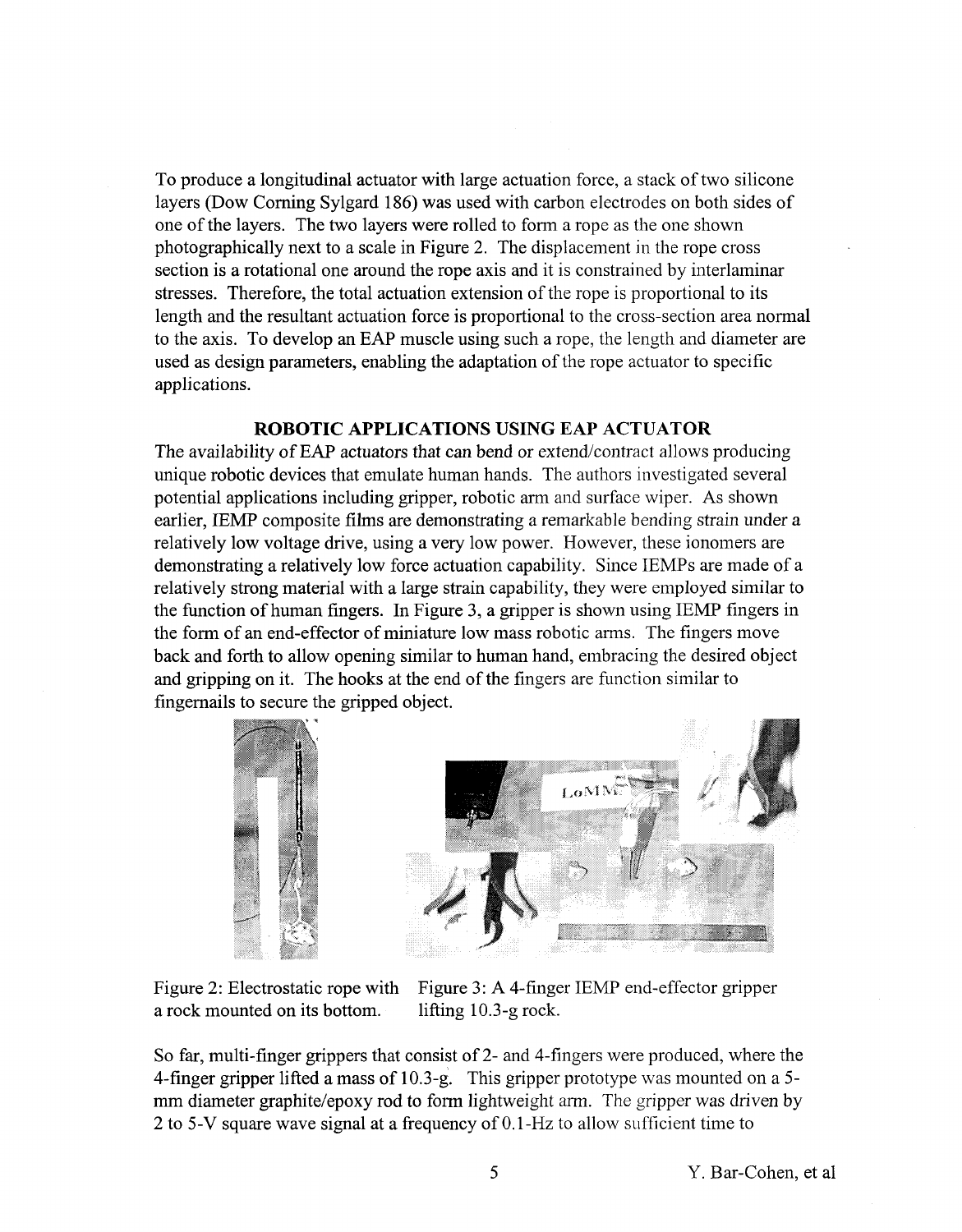perform a demonstration of the gripper capability. To operate the gripper its fingers are opened and the gripper is brought near the object to be collected. At this point the fingers are closed and the object is lifted. The demonstration of the gripper capability to lift a rock was intended to pave the way for a future application to planetary sample collection tasks providing miniature ultra-dexterous and versatile tool. To allow lifting the robotic arm, a set of two ropes was used as shown in Figure 4. One rope actuates the arm by tilting its balance and its lifting displacement is determined by the ratio between its connection distance from the pivot point compared to the gripper distance. The other rope is a longer one and is connected directly to the gripper that is lifted or dropped as a function of the rope actuation displacement. Figure 4 shows the full robotic arm with the two longitudinal rope actuators and the gripper with ionomer fingers gripper.

Lesson learned from Viking and Mars Pathfinder missions indicates that the operation on Mars is involved with an environment that causes the accumulation of dust on the hardware surfaces. The dust accumulation is a critical problem that hampers longterm operation of optical instruments and degrades the produced power efficiency of solar cells. To remove dust from surfaces one can use a similar mechanism as the windshield wipers of cars. Unfortunately, conventional surface wiping mechanisms are cumbersome, heavy, power gazzler and cannot be practical for such tasks as cleaning individual solar cells. On the other hand, IEMP bending actuator has the ideal characteristics of surface wiper. **As** shown in Figure 1, a simple, small, lightweight, low power consuming surface wiper can be constructed using an ionomer film. The ionomer responds to activation signals at the millisecond range and the angle of bending can exceed 180 degrees span and can cover  $1.0 - 1.5$  inch diameter of a circular area using about 1.5 - 2.0 inch long wiper. The wiper element can be set straight in the middle of the desired area and activated to sweep left and right by switching the electric field polarity. Also, it can be set on the side of the desired area and activated in one direction.

FIGURE 4: A view of the robotic arm that is driven by EAP actuators.



#### **CONCLUSIONS**

Two types of electroactive polymer actuators, which induce large displacement actuation, were employed in this study to develop robotic devices that emulated human hands. While the material performance is being enhanced, methods of controlling the actuation performance are being investigated. IEMPs are offering **a**  large bending actuation and allow emulating the dexterity of human hand using lightweight material that consumes low power and is inexpensive to produce. For